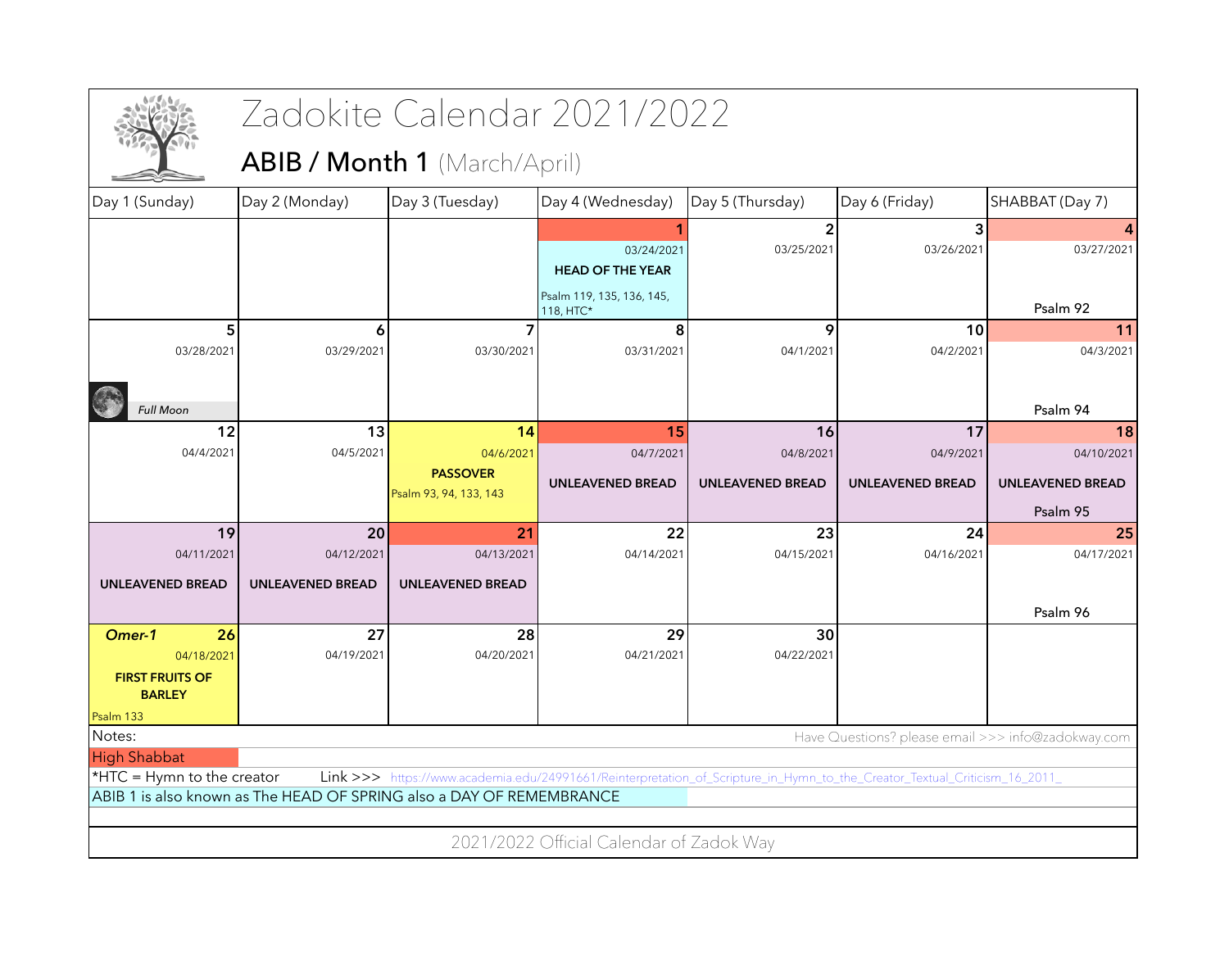|                |                                              | Zadokite Calendar 2021/2022 |                                          |                                                |                |                                                    |
|----------------|----------------------------------------------|-----------------------------|------------------------------------------|------------------------------------------------|----------------|----------------------------------------------------|
|                | <b>MONTH 2</b> (April/May)                   |                             |                                          |                                                |                |                                                    |
| Day 1 (Sunday) | Day 2 (Monday)                               | Day 3 (Tuesday)             | Day 4 (Wednesday)                        | Day 5 (Thursday)                               | Day 6 (Friday) | SHABBAT (Day 7)                                    |
|                |                                              |                             |                                          |                                                |                | $\overline{2}$                                     |
|                |                                              |                             |                                          |                                                | 04/23/2021     | 04/24/2021                                         |
|                |                                              |                             |                                          |                                                |                | Omer - 7<br>Psalm 97                               |
| 3              | 4                                            |                             | 6                                        |                                                | 8              | 9                                                  |
| 04/25/2021     | 04/26/2021                                   | 04/27/2021                  | 04/28/2021                               | 04/29/2021                                     | 04/30/2021     | 05/1/2021                                          |
|                |                                              |                             |                                          |                                                |                |                                                    |
|                |                                              | <b>Full Moon</b>            |                                          |                                                |                | <b>Omer - 14</b><br>Psalm 98                       |
| 10             | 11                                           | 12                          | 13                                       | 14                                             | 15             | 16                                                 |
| 05/2/2021      | 05/3/2021                                    | 05/4/2021                   | 05/5/2021                                | 05/6/2021                                      | 05/7/2021      | 05/8/2021                                          |
|                |                                              |                             |                                          | <b>2ND PASSOVER</b><br>Psalm 93, 94, 133 & 143 |                | <b>Omer - 21</b>                                   |
|                |                                              |                             |                                          |                                                |                | Psalm 99                                           |
| 17             | 18                                           | 19                          | 20                                       | 21                                             | 22             | 23                                                 |
| 05/9/2021      | 05/10/2021                                   | 05/11/2021                  | 05/12/2021                               | 05/13/2021                                     | 05/14/2021     | 05/15/2021                                         |
|                |                                              |                             |                                          |                                                |                | <b>Omer - 28</b>                                   |
|                |                                              |                             |                                          |                                                |                | Psalm 100                                          |
| 24             | 25                                           | 26                          | 27                                       | 28                                             | 29             | 30                                                 |
| 05/16/2021     | 05/17/2021                                   | 05/18/2021                  | 05/19/2021                               | 05/20/2021                                     | 05/21/2021     | 05/22/2021                                         |
|                |                                              |                             |                                          |                                                |                | <b>Omer - 35</b>                                   |
|                |                                              |                             |                                          |                                                |                | Psalm 101                                          |
| Notes:         | 2nd Passover for those that missed the first |                             |                                          |                                                |                | Have Questions? please email >>> info@zadokway.com |
|                |                                              |                             |                                          |                                                |                |                                                    |
|                |                                              |                             |                                          |                                                |                |                                                    |
|                |                                              |                             |                                          |                                                |                |                                                    |
|                |                                              |                             | 2021/2022 Official Calendar of Zadok Way |                                                |                |                                                    |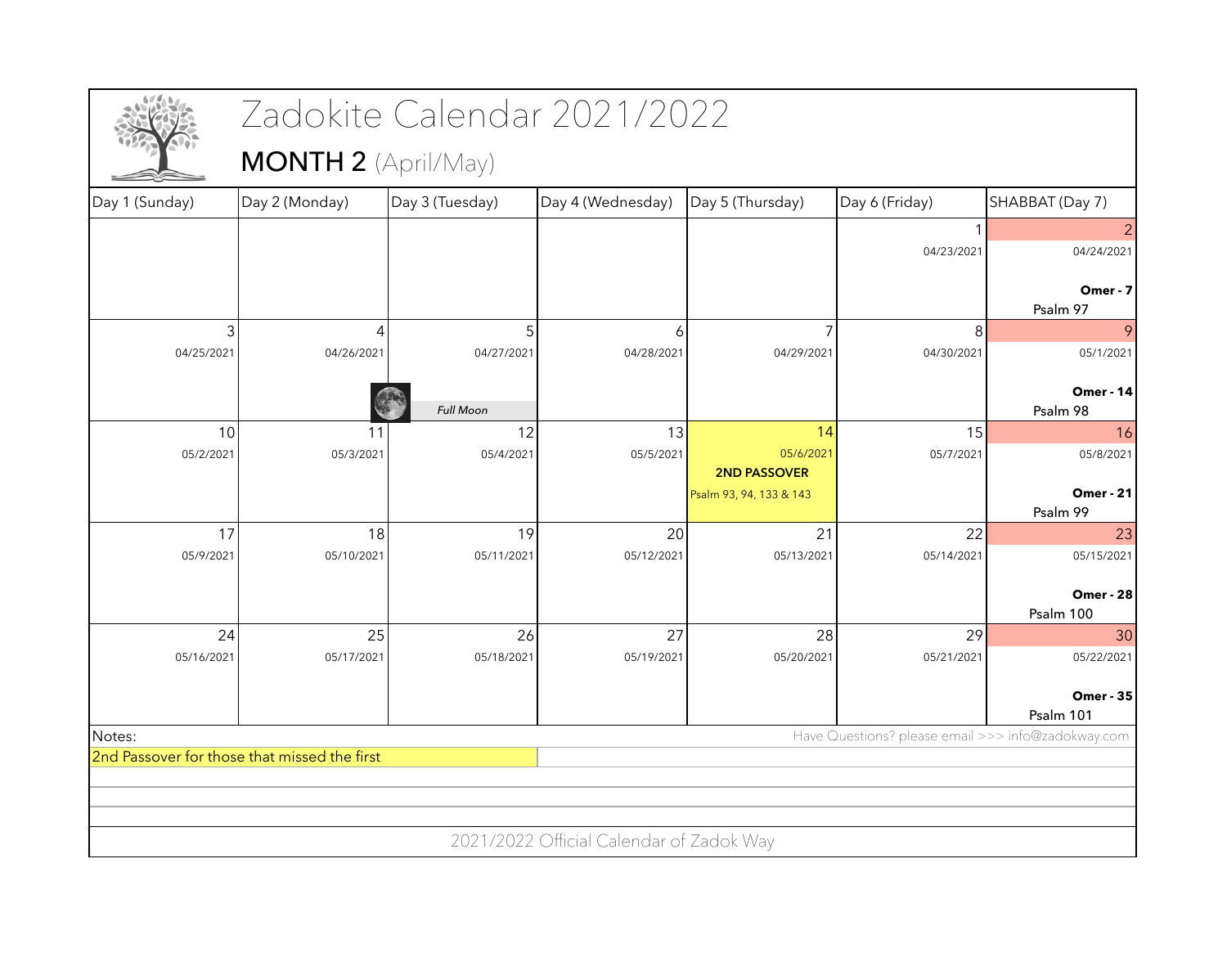|                                         |                           | Zadokite Calendar 2021/2022                                                                                                |                                          |                  |                                                    |                               |
|-----------------------------------------|---------------------------|----------------------------------------------------------------------------------------------------------------------------|------------------------------------------|------------------|----------------------------------------------------|-------------------------------|
|                                         | <b>MONTH 3</b> (May/June) |                                                                                                                            |                                          |                  |                                                    |                               |
| Day 1 (Sunday)                          | Day 2 (Monday)            | Day 3 (Tuesday)                                                                                                            | Day 4 (Wednesday)                        | Day 5 (Thursday) | Day 6 (Friday)                                     | SHABBAT (Day 7)               |
|                                         | 2                         | 3                                                                                                                          |                                          | 5                | 6                                                  |                               |
| 05/23/2021                              | 05/24/2021                | 05/25/2021                                                                                                                 | 05/26/2021                               | 05/27/2021       | 05/28/2021                                         | 05/29/2021                    |
|                                         |                           |                                                                                                                            |                                          |                  |                                                    | <b>Omer - 42</b>              |
|                                         |                           |                                                                                                                            | <b>Full Moon</b>                         |                  |                                                    | Psalm 102                     |
| 8                                       | 9                         | 10                                                                                                                         | 11                                       | 12               | 13                                                 | 14                            |
| 05/30/2021                              | 05/31/2021                | 06/1/2021                                                                                                                  | 06/2/2021                                | 06/3/2021        | 06/4/2021                                          | 06/5/2021                     |
|                                         |                           |                                                                                                                            |                                          |                  |                                                    |                               |
|                                         |                           |                                                                                                                            |                                          |                  |                                                    | <b>Omer - 49</b><br>Psalm 103 |
| 15                                      | 16                        | 17                                                                                                                         | 18                                       | 19               | 20                                                 | 21                            |
| 06/6/2021                               | 06/7/2021                 | 06/8/2021                                                                                                                  | 06/9/2021                                | 06/10/2021       | 06/11/2021                                         | 06/12/2021                    |
| <b>SHAVUOT</b>                          |                           |                                                                                                                            |                                          |                  |                                                    |                               |
| <b>First Fruits of Wheat</b>            |                           |                                                                                                                            |                                          |                  |                                                    | <b>Count to New Wine - 7</b>  |
| <b>Shabbat Omer - 50</b>                |                           |                                                                                                                            |                                          |                  |                                                    | Psalm 104                     |
| 22                                      | 23                        | 24                                                                                                                         | 25                                       | 26               | 27                                                 | 28                            |
| 06/13/2021                              | 06/14/2021                | 06/15/2021                                                                                                                 | 06/16/2021                               | 06/17/2021       | 06/18/2021                                         | 06/19/2021                    |
|                                         |                           |                                                                                                                            |                                          |                  |                                                    | <b>Count to New Wine - 14</b> |
|                                         |                           |                                                                                                                            |                                          |                  |                                                    | Psalm 105                     |
| 29                                      | 30                        | 31                                                                                                                         |                                          |                  |                                                    |                               |
| 06/20/2021                              | 06/21/2021                | 06/22/2021                                                                                                                 |                                          |                  |                                                    |                               |
|                                         |                           |                                                                                                                            |                                          |                  |                                                    |                               |
|                                         |                           | Psalms 143, 149, 150 &<br>HTC*                                                                                             |                                          |                  |                                                    |                               |
| Notes:                                  |                           |                                                                                                                            |                                          |                  | Have Questions? please email >>> info@zadokway.com |                               |
| <b>High Shabbat</b>                     |                           |                                                                                                                            |                                          |                  |                                                    |                               |
| *HTC = Hymn to the creator              |                           | Link >>> https://www.academia.edu/24991661/Reinterpretation_of_Scripture_in_Hymn_to_the_Creator_Textual_Criticism_16_2011_ |                                          |                  |                                                    |                               |
| *Peguim                                 |                           |                                                                                                                            |                                          |                  |                                                    |                               |
| Day 15 is also Day count 1 for New Wine |                           |                                                                                                                            |                                          |                  |                                                    |                               |
|                                         |                           |                                                                                                                            | 2021/2022 Official Calendar of Zadok Way |                  |                                                    |                               |
|                                         |                           |                                                                                                                            |                                          |                  |                                                    |                               |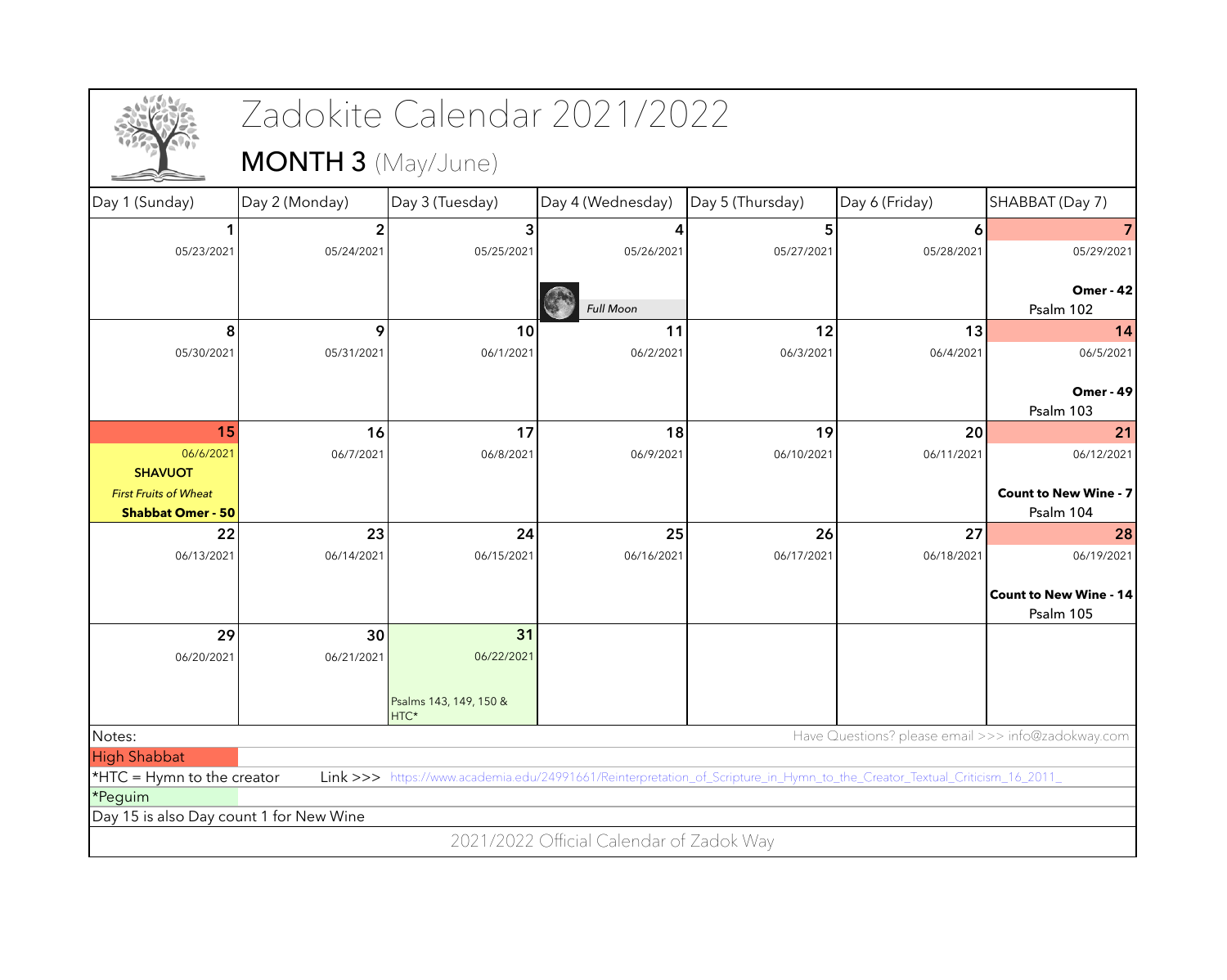|                     |                            | Zadokite Calendar 2021/2022 |                                          |                  |                                                    |                                            |
|---------------------|----------------------------|-----------------------------|------------------------------------------|------------------|----------------------------------------------------|--------------------------------------------|
|                     | <b>MONTH 4 (June/July)</b> |                             |                                          |                  |                                                    |                                            |
| Day 1 (Sunday)      | Day 2 (Monday)             | Day 3 (Tuesday)             | Day 4 (Wednesday)                        | Day 5 (Thursday) | Day 6 (Friday)                                     | SHABBAT (Day 7)                            |
|                     |                            |                             |                                          |                  | 3                                                  |                                            |
|                     |                            |                             | 06/23/2021<br><b>HEAD OF SUMMER</b>      | 06/24/2021       | 06/25/2021                                         | 06/26/2021                                 |
|                     |                            |                             | *Psalm 118, 119, 135, 136 &              |                  |                                                    | <b>Count to New Wine - 21</b>              |
|                     |                            |                             | 145                                      | <b>Full Moon</b> |                                                    | Psalm 106                                  |
| 5<br>06/27/2021     | 6<br>06/28/2021            | 06/29/2021                  | 06/30/2021                               | 9<br>07/1/2021   | 10<br>07/2/2021                                    | 11<br>07/3/2021                            |
|                     |                            |                             |                                          |                  |                                                    |                                            |
|                     |                            |                             |                                          |                  |                                                    | <b>Count to New Wine - 28</b><br>Psalm 107 |
| 12                  | 13                         | 14                          | 15                                       | 16               | 17                                                 | 18                                         |
| 07/4/2021           | 07/5/2021                  | 07/6/2021                   | 07/7/2021                                | 07/8/2021        | 07/9/2021                                          | 07/10/2021                                 |
|                     |                            |                             |                                          |                  |                                                    | <b>Count to New Wine - 35</b><br>Psalm 109 |
| 19                  | 20                         | 21                          | 22                                       | 23               | 24                                                 | 25                                         |
| 07/11/2021          | 07/12/2021                 | 07/13/2021                  | 07/14/2021                               | 07/15/2021       | 07/16/2021                                         | 07/17/2021                                 |
|                     |                            |                             |                                          |                  |                                                    | <b>Count to New Wine - 42</b><br>Psalm 111 |
| 26                  | 27                         | 28                          | 29                                       | 30               |                                                    |                                            |
| 07/18/2021          | 07/19/2021                 | 07/20/2021                  | 07/21/2021                               | 07/22/2021       |                                                    |                                            |
|                     |                            |                             |                                          |                  |                                                    |                                            |
| Notes:              |                            |                             |                                          |                  | Have Questions? please email >>> info@zadokway.com |                                            |
| *DAY OF REMEMBRANCE |                            |                             |                                          |                  |                                                    |                                            |
|                     |                            |                             |                                          |                  |                                                    |                                            |
|                     |                            |                             |                                          |                  |                                                    |                                            |
|                     |                            |                             | 2021/2022 Official Calendar of Zadok Way |                  |                                                    |                                            |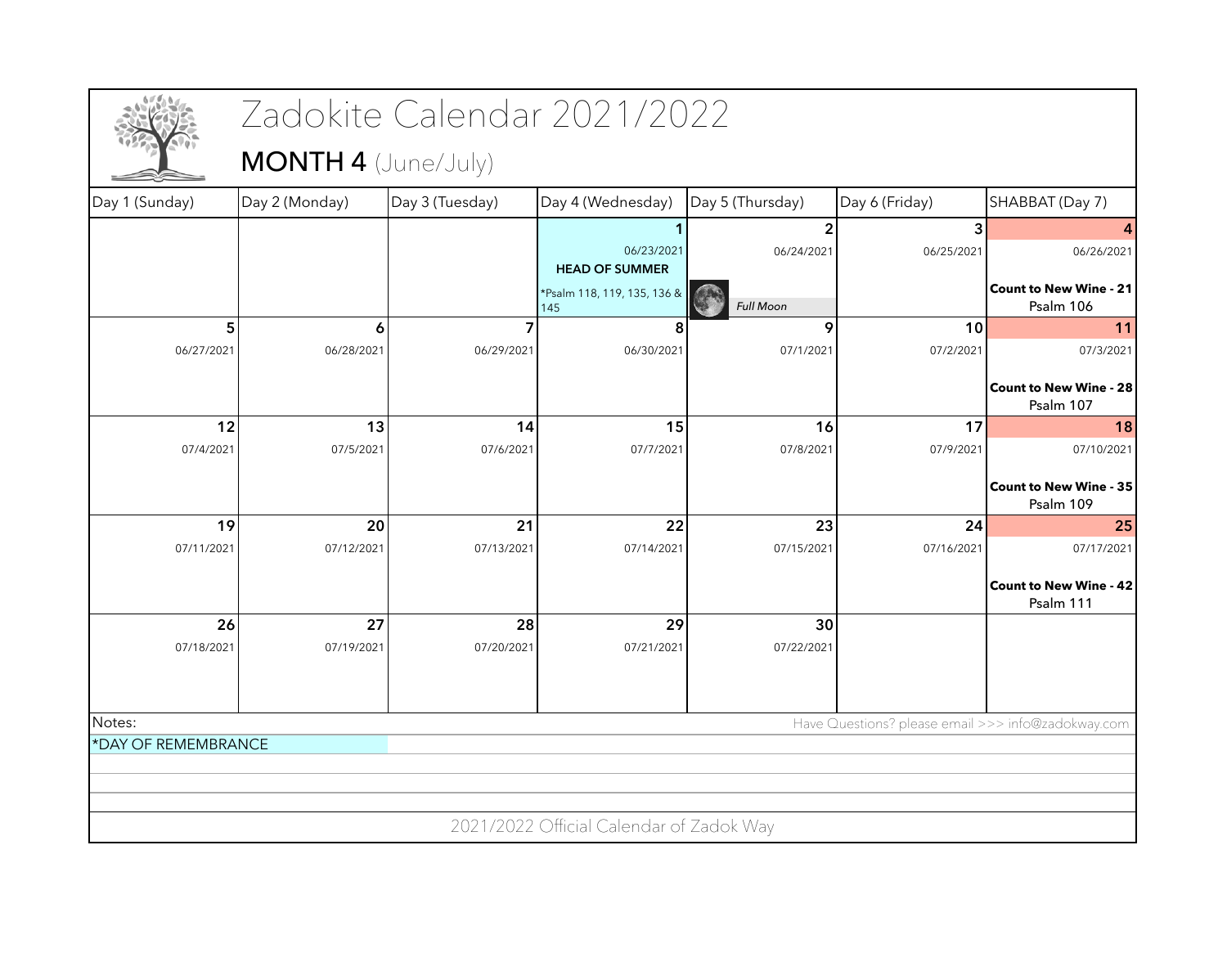|                                              |                              | Zadokite Calendar 2021/2022 |                                          |                  |                                                    |                                            |
|----------------------------------------------|------------------------------|-----------------------------|------------------------------------------|------------------|----------------------------------------------------|--------------------------------------------|
|                                              | <b>MONTH 5</b> (July/August) |                             |                                          |                  |                                                    |                                            |
| Day 1 (Sunday)                               | Day 2 (Monday)               | Day 3 (Tuesday)             | Day 4 (Wednesday)                        | Day 5 (Thursday) | Day 6 (Friday)                                     | SHABBAT (Day 7)                            |
|                                              |                              |                             |                                          |                  |                                                    |                                            |
|                                              |                              |                             |                                          |                  | 07/23/2021                                         | 07/24/2021                                 |
|                                              |                              |                             |                                          |                  | <b>Full Moon</b>                                   | <b>Count to New Wine - 49</b><br>Psalm 112 |
| 3                                            | 4                            | 5                           | 6                                        | 7                |                                                    | 9                                          |
| 07/25/2021<br><b>FIRST FRUITS OF NEW</b>     | 07/26/2021                   | 07/27/2021                  | 07/28/2021                               | 07/29/2021       | 07/30/2021                                         | 07/31/2021                                 |
| <b>WINE</b><br><b>Count to New Wine - 50</b> |                              |                             |                                          |                  |                                                    | <b>Count to New Oil - 7</b><br>Psalm 113   |
| 10                                           | 11                           | 12                          | 13                                       | 14               | 15                                                 | <b>16</b>                                  |
| 08/1/2021                                    | 08/2/2021                    | 08/3/2021                   | 08/4/2021                                | 08/5/2021        | 08/6/2021                                          | 08/7/2021                                  |
|                                              |                              |                             |                                          |                  |                                                    | <b>Count to New Oil - 14</b><br>Psalm 114  |
| 17                                           | 18                           | 19                          | 20                                       | 21               | 22                                                 | 23                                         |
| 08/8/2021                                    | 08/9/2021                    | 08/10/2021                  | 08/11/2021                               | 08/12/2021       | 08/13/2021                                         | 08/14/2021                                 |
|                                              |                              |                             |                                          |                  |                                                    | <b>Count to New Oil - 21</b><br>Psalm 115  |
| 24                                           | 25                           | 26                          | 27                                       | 28               | 29                                                 | 30                                         |
| 08/15/2021                                   | 08/16/2021                   | 08/17/2021                  | 08/18/2021                               | 08/19/2021       | 08/20/2021                                         | 08/21/2021                                 |
|                                              |                              |                             |                                          |                  |                                                    | <b>Count to New Oil - 28</b><br>Psalm 116  |
| Notes:                                       |                              |                             |                                          |                  | Have Questions? please email >>> info@zadokway.com |                                            |
| Day 3 is also Day Count 1 for New Oil        |                              |                             |                                          |                  |                                                    |                                            |
|                                              |                              |                             |                                          |                  |                                                    |                                            |
|                                              |                              |                             |                                          |                  |                                                    |                                            |
|                                              |                              |                             | 2021/2022 Official Calendar of Zadok Way |                  |                                                    |                                            |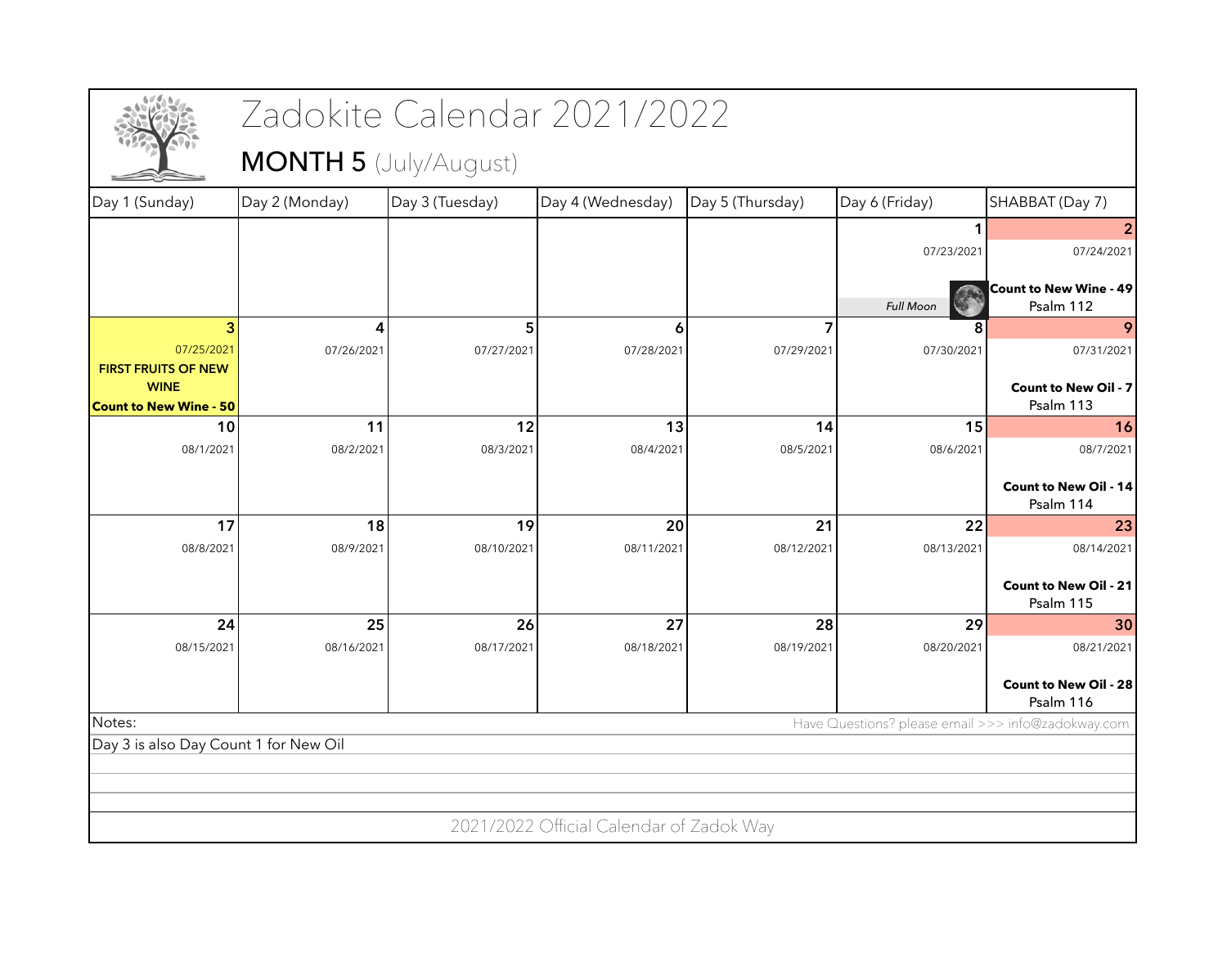|                                     |                      |                                | Zadokite Calendar 2021/2022              |                      |                      |                                                    |
|-------------------------------------|----------------------|--------------------------------|------------------------------------------|----------------------|----------------------|----------------------------------------------------|
|                                     |                      | MONTH 6 (August/September)     |                                          |                      |                      |                                                    |
| Day 1 (Sunday)                      | Day 2 (Monday)       | Day 3 (Tuesday)                | Day 4 (Wednesday)                        | Day 5 (Thursday)     | Day 6 (Friday)       | SHABBAT (Day 7)                                    |
|                                     |                      |                                |                                          | 5                    | 6                    |                                                    |
| 08/22/2021                          | 08/23/2021           | 08/24/2021                     | 08/25/2021                               | 08/26/2021           | 08/27/2021           | 08/28/2021                                         |
| <b>Full Moon</b>                    |                      |                                |                                          |                      |                      | <b>Count to New Oil - 35</b><br>Psalm 118          |
| 8                                   | 9                    | 10                             | 11                                       | 12                   | 13                   | 14                                                 |
| 08/29/2021                          | 08/30/2021           | 08/31/2021                     | 09/1/2021                                | 09/2/2021            | 09/3/2021            | 09/4/2021                                          |
|                                     |                      |                                |                                          |                      |                      | <b>Count to New Oil - 42</b><br>Psalm 146          |
| 15                                  | 16                   | 17                             | 18                                       | 19                   | 20                   | 21                                                 |
| 09/5/2021                           | 09/6/2021            | 09/7/2021                      | 09/8/2021                                | 09/9/2021            | 09/10/2021           | 09/11/2021                                         |
|                                     |                      |                                |                                          |                      |                      | <b>Count to New Oil - 49</b>                       |
|                                     |                      |                                |                                          |                      |                      | Psalm 147                                          |
| 22                                  | 23                   | 24                             | 25                                       | 26                   | 27                   | 28                                                 |
| 09/12/2021                          | 09/13/2021           | 09/14/2021                     | 09/15/2021                               | 09/16/2021           | 09/17/2021           | 09/18/2021                                         |
| <b>FIRST FRUITS OF NEW</b>          | <b>WOOD OFFERING</b> | <b>WOOD OFFERING</b>           | <b>WOOD OFFERING</b>                     | <b>WOOD OFFERING</b> | <b>WOOD OFFERING</b> | <b>WOOD OFFERING</b>                               |
| OIL<br><b>Count to New Oil - 50</b> | Levi & Judah         | Benjamin & Joseph              | Reuben & Simeon                          | Issachar & Zebulon   | Gad & Asher          | Dan & Napthali<br>Psalm 148                        |
| 29                                  | 30                   | 31                             |                                          |                      |                      |                                                    |
| 09/19/2021                          | 09/20/2021           | 09/21/2021                     |                                          |                      |                      |                                                    |
|                                     | <b>Full Moon</b>     | Psalms 143, 149, 150 &<br>HTC* |                                          |                      |                      |                                                    |
| Notes:                              |                      |                                |                                          |                      |                      | Have Questions? please email >>> info@zadokway.com |
| Wood offering is 6 days long        |                      |                                |                                          |                      |                      |                                                    |
| *Peguim                             |                      |                                |                                          |                      |                      |                                                    |
|                                     |                      |                                |                                          |                      |                      |                                                    |
|                                     |                      |                                |                                          |                      |                      |                                                    |
|                                     |                      |                                | 2021/2022 Official Calendar of Zadok Way |                      |                      |                                                    |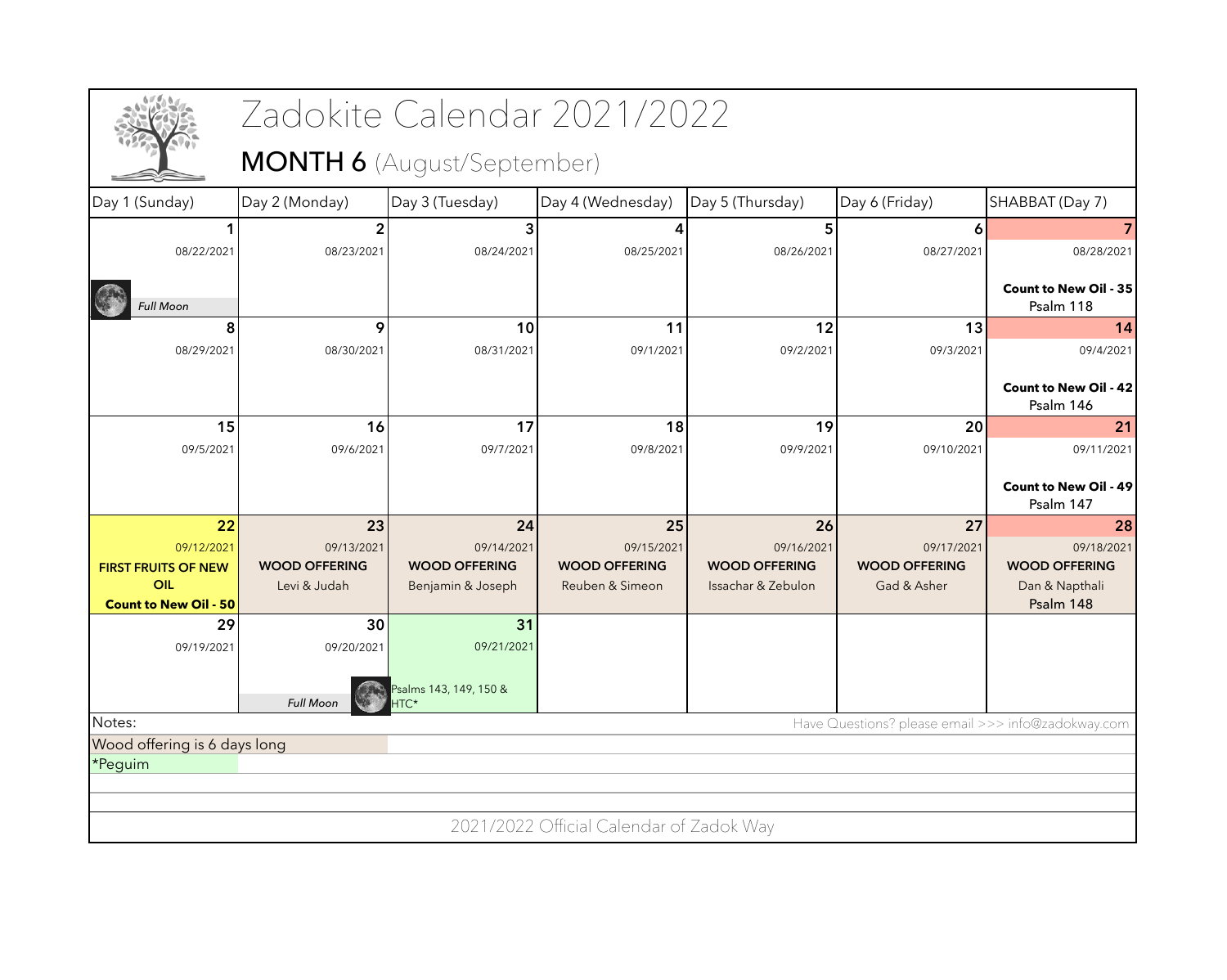|                             |                                                                                                                  | Zadokite Calendar 2021/2022 |                                          |                             |                                                    |                             |
|-----------------------------|------------------------------------------------------------------------------------------------------------------|-----------------------------|------------------------------------------|-----------------------------|----------------------------------------------------|-----------------------------|
|                             |                                                                                                                  | MONTH 7 (September/October) |                                          |                             |                                                    |                             |
| Day 1 (Sunday)              | Day 2 (Monday)                                                                                                   | Day 3 (Tuesday)             | Day 4 (Wednesday)                        | Day 5 (Thursday)            | Day 6 (Friday)                                     | SHABBAT (Day 7)             |
|                             |                                                                                                                  |                             |                                          |                             | 3                                                  |                             |
|                             |                                                                                                                  |                             | 09/22/2021                               | 09/23/2021                  | 09/24/2021                                         | 09/25/2021                  |
|                             |                                                                                                                  |                             | <b>HEAD OF FALL</b>                      | Days of Awe                 | Days of Awe                                        | Days of Awe                 |
|                             |                                                                                                                  |                             | <b>YOM TERUAH</b>                        |                             |                                                    |                             |
|                             |                                                                                                                  |                             | Day of Trumpets                          |                             |                                                    | Psalm 92                    |
| 5                           | 6                                                                                                                |                             | 8                                        | 9                           | 10                                                 | 11                          |
| 09/26/2021                  | 09/27/2021                                                                                                       | 09/28/2021                  | 09/29/2021                               | 09/30/2021                  | 10/1/2021                                          | 10/2/2021                   |
| Days of Awe                 | Days of Awe                                                                                                      | Days of Awe                 | Days of Awe                              | Days of Awe                 | <b>YOM KIPPUR</b>                                  |                             |
|                             |                                                                                                                  |                             |                                          |                             | Day of Atonement                                   | Psalm 94                    |
| 12                          |                                                                                                                  | 14                          | 15                                       |                             | Psalm 120 & HTC*<br>17                             | 18                          |
|                             | 13                                                                                                               |                             |                                          | 16                          |                                                    |                             |
| 10/3/2021                   | 10/4/2021                                                                                                        | 10/5/2021                   | 10/6/2021<br><b>SUKKOT</b>               | 10/7/2021<br><b>SUKKOT</b>  | 10/8/2021<br><b>SUKKOT</b>                         | 10/9/2021<br><b>SUKKOT</b>  |
|                             |                                                                                                                  |                             | <b>Feast of Tabernacles</b>              | <b>Feast of Tabernacles</b> | <b>Feast of Tabernacles</b>                        | <b>Feast of Tabernacles</b> |
|                             |                                                                                                                  |                             |                                          |                             |                                                    | Psalm 95                    |
| 19                          | 20                                                                                                               | 21                          | 22                                       | 23                          | 24                                                 | 25                          |
| 10/10/2021                  | 10/11/2021                                                                                                       | 10/12/2021                  | 10/13/2021                               | 10/14/2021                  | 10/15/2021                                         | 10/16/2021                  |
| <b>SUKKOT</b>               | <b>SUKKOT</b>                                                                                                    | <b>LAST GREAT DAY</b>       | <b>EIGHTH DAY OF</b>                     |                             |                                                    |                             |
| <b>Feast of Tabernacles</b> | <b>Feast of Tabernacles</b>                                                                                      | <b>Feast of Tabernacles</b> | <b>ASSEMBLY</b>                          |                             |                                                    |                             |
|                             |                                                                                                                  |                             |                                          |                             |                                                    | Psalm 96                    |
| 26                          | 27                                                                                                               | 28                          | 29                                       | 30                          |                                                    |                             |
| 10/17/2021                  | 10/18/2021                                                                                                       | 10/19/2021                  | 10/20/2021                               | 10/21/2021                  |                                                    |                             |
|                             |                                                                                                                  |                             |                                          |                             |                                                    |                             |
|                             |                                                                                                                  |                             | <b>Full Moon</b>                         |                             |                                                    |                             |
| Notes:                      |                                                                                                                  |                             |                                          |                             | Have Questions? please email >>> info@zadokway.com |                             |
| <b>High Shabbat</b>         |                                                                                                                  |                             |                                          |                             |                                                    |                             |
|                             | *REMEMBRANCE DAY OF TRUMPETS - Psalm 118, 119, 135, 136, 145 & Hymn of the Creator                               |                             |                                          |                             |                                                    |                             |
|                             | https://www.academia.edu/24991661/Reinterpretation_of_Scripture_in_Hymn_to_the_Creator_Textual_Criticism_16_2011 |                             |                                          |                             |                                                    |                             |
| *HTC = Hymn to the creator  |                                                                                                                  |                             |                                          |                             |                                                    |                             |
|                             |                                                                                                                  |                             | 2021/2022 Official Calendar of Zadok Way |                             |                                                    |                             |
|                             |                                                                                                                  |                             |                                          |                             |                                                    |                             |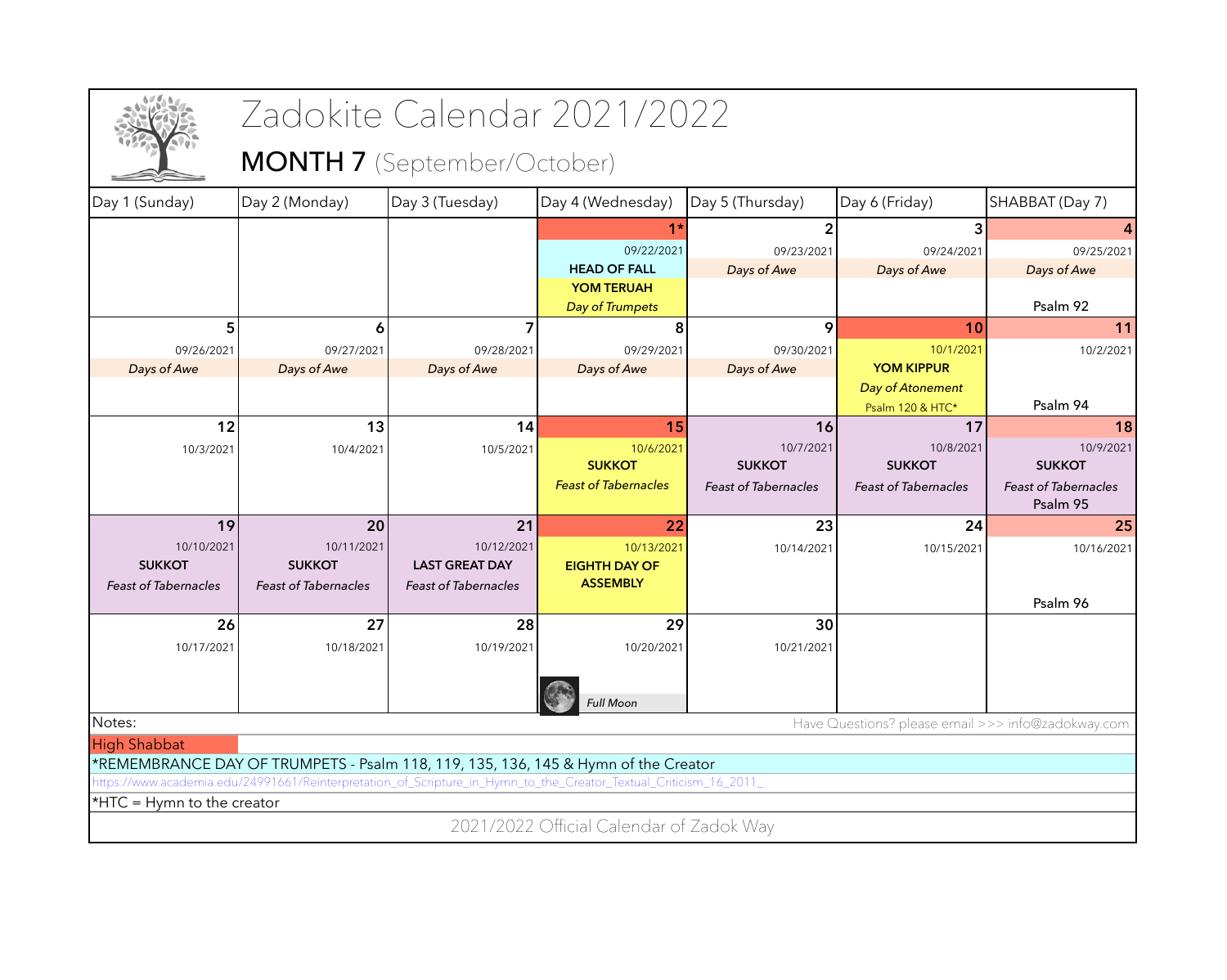|                |                | Zadokite Calendar 2021/2022       |                                          |                  |                  |                                                    |
|----------------|----------------|-----------------------------------|------------------------------------------|------------------|------------------|----------------------------------------------------|
|                |                | <b>MONTH 8</b> (October/November) |                                          |                  |                  |                                                    |
| Day 1 (Sunday) | Day 2 (Monday) | Day 3 (Tuesday)                   | Day 4 (Wednesday)                        | Day 5 (Thursday) | Day 6 (Friday)   | SHABBAT (Day 7)                                    |
|                |                |                                   |                                          |                  |                  |                                                    |
|                |                |                                   |                                          |                  | 10/22/2021       | 10/23/2021                                         |
|                |                |                                   |                                          |                  |                  |                                                    |
|                |                |                                   |                                          |                  |                  | Psalm 97                                           |
| 3              | 4              | 5                                 | $\vert 6 \vert$                          | 7                | 8                | 9                                                  |
| 10/24/2021     | 10/25/2021     | 10/26/2021                        | 10/27/2021                               | 10/28/2021       | 10/29/2021       | 10/30/2021                                         |
|                |                |                                   |                                          |                  |                  |                                                    |
|                |                |                                   |                                          |                  |                  | Psalm 98                                           |
| 10             | 11             | 12                                | 13                                       | 14               | 15               | 16                                                 |
| 10/31/2021     | 11/1/2021      | 11/2/2021                         | 11/3/2021                                | 11/4/2021        | 11/5/2021        | 11/6/2021                                          |
|                |                |                                   |                                          |                  |                  |                                                    |
|                |                |                                   |                                          |                  |                  | Psalm 99                                           |
| 17             | 18             | 19                                | 20                                       | 21               | 22               | 23                                                 |
| 11/7/2021      | 11/8/2021      | 11/9/2021                         | 11/10/2021                               | 11/11/2021       | 11/12/2021       | 11/13/2021                                         |
|                |                |                                   |                                          |                  |                  |                                                    |
|                |                |                                   |                                          |                  |                  | Psalm 100                                          |
| 24             | 25             | 26                                | 27                                       | 28               | 29               | 30                                                 |
| 11/14/2021     | 11/15/2021     | 11/16/2021                        | 11/17/2021                               | 11/18/2021       | 11/19/2021       | 11/20/2021                                         |
|                |                |                                   |                                          |                  |                  |                                                    |
|                |                |                                   |                                          |                  | <b>Full Moon</b> | Psalm 101                                          |
| Notes:         |                |                                   |                                          |                  |                  | Have Questions? please email >>> info@zadokway.com |
|                |                |                                   |                                          |                  |                  |                                                    |
|                |                |                                   |                                          |                  |                  |                                                    |
|                |                |                                   |                                          |                  |                  |                                                    |
|                |                |                                   | 2021/2022 Official Calendar of Zadok Way |                  |                  |                                                    |
|                |                |                                   |                                          |                  |                  |                                                    |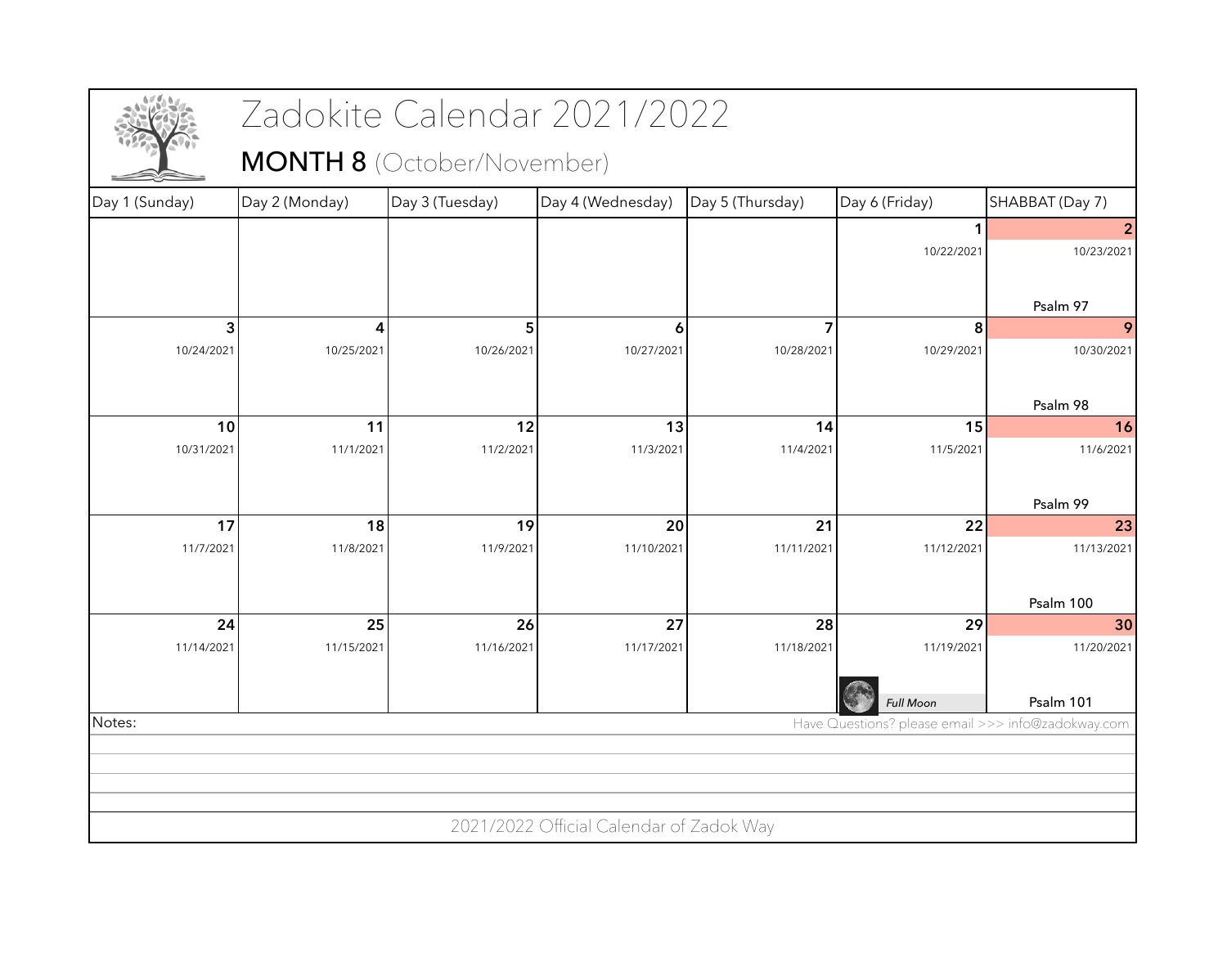|                            |                | Zadokite Calendar 2021/2022        |                                          |                  |                                                                                                                            |                  |
|----------------------------|----------------|------------------------------------|------------------------------------------|------------------|----------------------------------------------------------------------------------------------------------------------------|------------------|
|                            |                | <b>MONTH 9</b> (November/December) |                                          |                  |                                                                                                                            |                  |
| Day 1 (Sunday)             | Day 2 (Monday) | Day 3 (Tuesday)                    | Day 4 (Wednesday)                        | Day 5 (Thursday) | Day 6 (Friday)                                                                                                             | SHABBAT (Day 7)  |
|                            |                | 3                                  |                                          | 5                | 6                                                                                                                          |                  |
| 11/21/2021                 | 11/22/2021     | 11/23/2021                         | 11/24/2021                               | 11/25/2021       | 11/26/2021                                                                                                                 | 11/27/2021       |
|                            |                |                                    |                                          |                  |                                                                                                                            |                  |
|                            |                |                                    |                                          |                  |                                                                                                                            | Psalm 102        |
| 8                          | 9              | 10                                 | 11                                       | 12               | 13                                                                                                                         | 14               |
| 11/28/2021                 | 11/29/2021     | 11/30/2021                         | 12/1/2021                                | 12/2/2021        | 12/3/2021                                                                                                                  | 12/4/2021        |
|                            |                |                                    |                                          |                  |                                                                                                                            |                  |
|                            |                |                                    |                                          |                  |                                                                                                                            | Psalm 103        |
| 15                         | 16             | 17                                 | 18                                       | 19               | 20                                                                                                                         | 21               |
| 12/5/2021                  | 12/6/2021      | 12/7/2021                          | 12/8/2021                                | 12/9/2021        | 12/10/2021                                                                                                                 | 12/11/2021       |
|                            |                |                                    |                                          |                  |                                                                                                                            |                  |
|                            |                |                                    |                                          |                  |                                                                                                                            | Psalm 104        |
| 22                         | 23             | 24                                 | 25                                       | 26               | 27                                                                                                                         | 28               |
| 12/12/2021                 | 12/13/2021     | 12/14/2021                         | 12/15/2021                               | 12/16/2021       | 12/17/2021                                                                                                                 | 12/18/2021       |
|                            |                |                                    |                                          |                  |                                                                                                                            | <b>Full Moon</b> |
|                            |                |                                    |                                          |                  |                                                                                                                            | Psalm 105        |
| 29                         | 30             | 31                                 |                                          |                  |                                                                                                                            |                  |
| 12/19/2021                 | 12/20/2021     | 12/21/2021                         |                                          |                  |                                                                                                                            |                  |
|                            |                |                                    |                                          |                  |                                                                                                                            |                  |
|                            |                | Pslams 143, 149, 150 &<br>HTC*     |                                          |                  |                                                                                                                            |                  |
| Notes:                     |                |                                    |                                          |                  | Have Questions? please email >>> info@zadokway.com                                                                         |                  |
| *HTC = Hymn to the creator |                |                                    |                                          |                  | Link >>> https://www.academia.edu/24991661/Reinterpretation_of_Scripture_in_Hymn_to_the_Creator_Textual_Criticism_16_2011_ |                  |
|                            |                |                                    |                                          |                  |                                                                                                                            |                  |
|                            |                |                                    |                                          |                  |                                                                                                                            |                  |
|                            |                |                                    | 2021/2022 Official Calendar of Zadok Way |                  |                                                                                                                            |                  |
|                            |                |                                    |                                          |                  |                                                                                                                            |                  |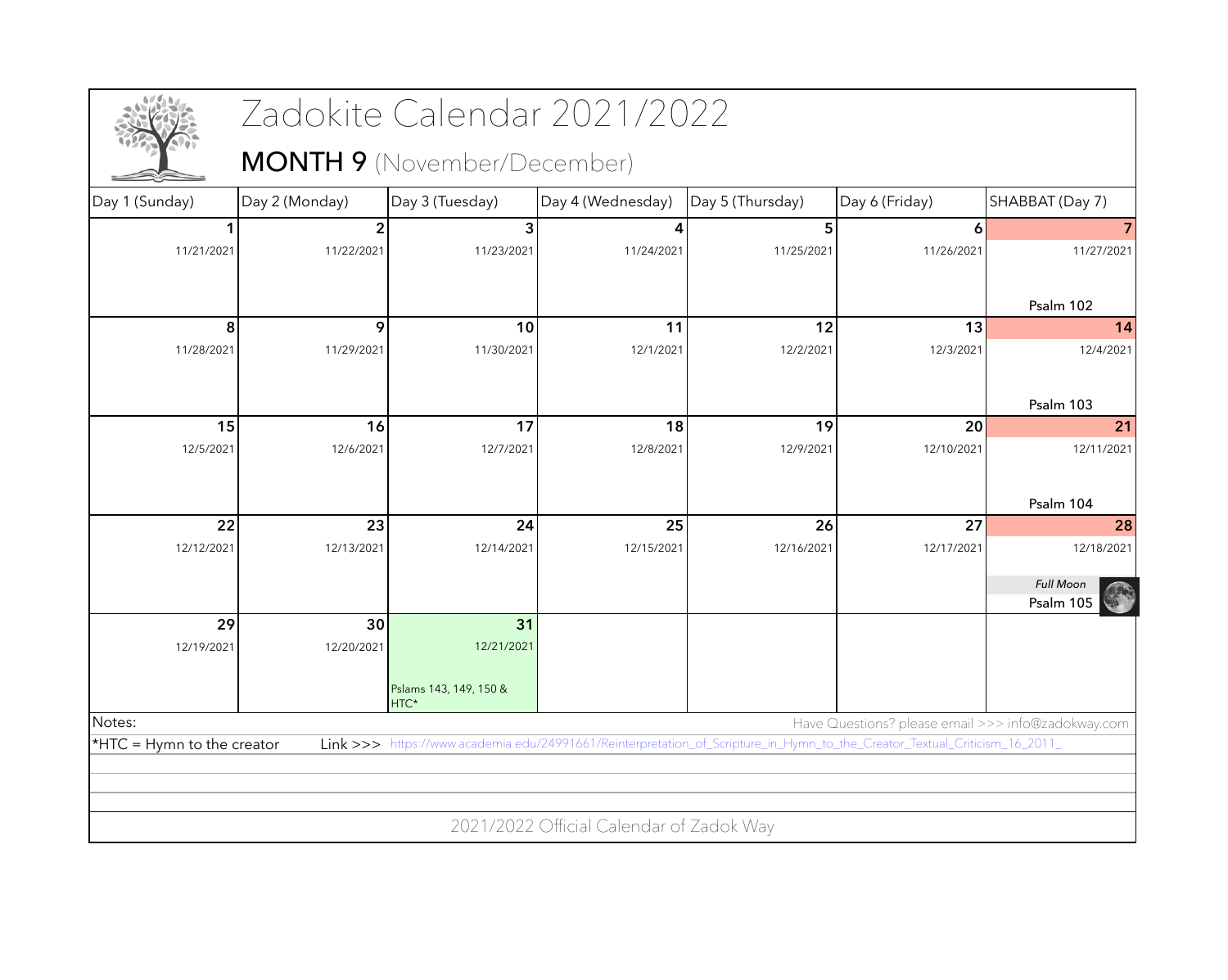|                     |                  | Zadokite Calendar 2021/2022        |                                          |                  |                |                                                    |
|---------------------|------------------|------------------------------------|------------------------------------------|------------------|----------------|----------------------------------------------------|
|                     |                  | <b>MONTH 10</b> (December/January) |                                          |                  |                |                                                    |
| Day 1 (Sunday)      | Day 2 (Monday)   | Day 3 (Tuesday)                    | Day 4 (Wednesday)                        | Day 5 (Thursday) | Day 6 (Friday) | SHABBAT (Day 7)                                    |
|                     |                  |                                    |                                          | 2                | 3              | 4                                                  |
|                     |                  |                                    | 12/22/2021<br><b>HEAD OF WINTER</b>      | 12/23/2021       | 12/24/2021     | 12/25/2021                                         |
|                     |                  |                                    | *Psalm 118, 119, 135, 136 &<br>145       |                  |                | Psalm 106                                          |
| 5                   | 6                |                                    | 8                                        | 9                | 10             | 11                                                 |
| 12/26/2021          | 12/27/2021       | 12/28/2021                         | 12/29/2021                               | 12/30/2021       | 12/31/2021     | 01/1/2022                                          |
|                     |                  |                                    |                                          |                  |                | Psalm 107                                          |
| 12                  | 13               | 14                                 | 15                                       | 16               | 17             | 18                                                 |
| 01/2/2022           | 01/3/2022        | 01/4/2022                          | 01/5/2022                                | 01/6/2022        | 01/7/2022      | 01/8/2022                                          |
|                     |                  |                                    |                                          |                  |                | Psalm 109                                          |
| 19                  | 20               | 21                                 | 22                                       | 23               | 24             | 25                                                 |
| 01/9/2022           | 01/10/2022       | 01/11/2022                         | 01/12/2022                               | 01/13/2022       | 01/14/2022     | 01/15/2022                                         |
|                     |                  |                                    |                                          |                  |                | Psalm 111                                          |
| 26                  | 27               | 28                                 | 29                                       | 30               |                |                                                    |
| 01/16/2022          | 01/17/2022       | 01/18/2022                         | 01/19/2022                               | 01/20/2022       |                |                                                    |
|                     | <b>Full Moon</b> |                                    |                                          |                  |                |                                                    |
| Notes:              |                  |                                    |                                          |                  |                | Have Questions? please email >>> info@zadokway.com |
| *DAY OF REMEMBRANCE |                  |                                    |                                          |                  |                |                                                    |
|                     |                  |                                    |                                          |                  |                |                                                    |
|                     |                  |                                    |                                          |                  |                |                                                    |
|                     |                  |                                    | 2021/2022 Official Calendar of Zadok Way |                  |                |                                                    |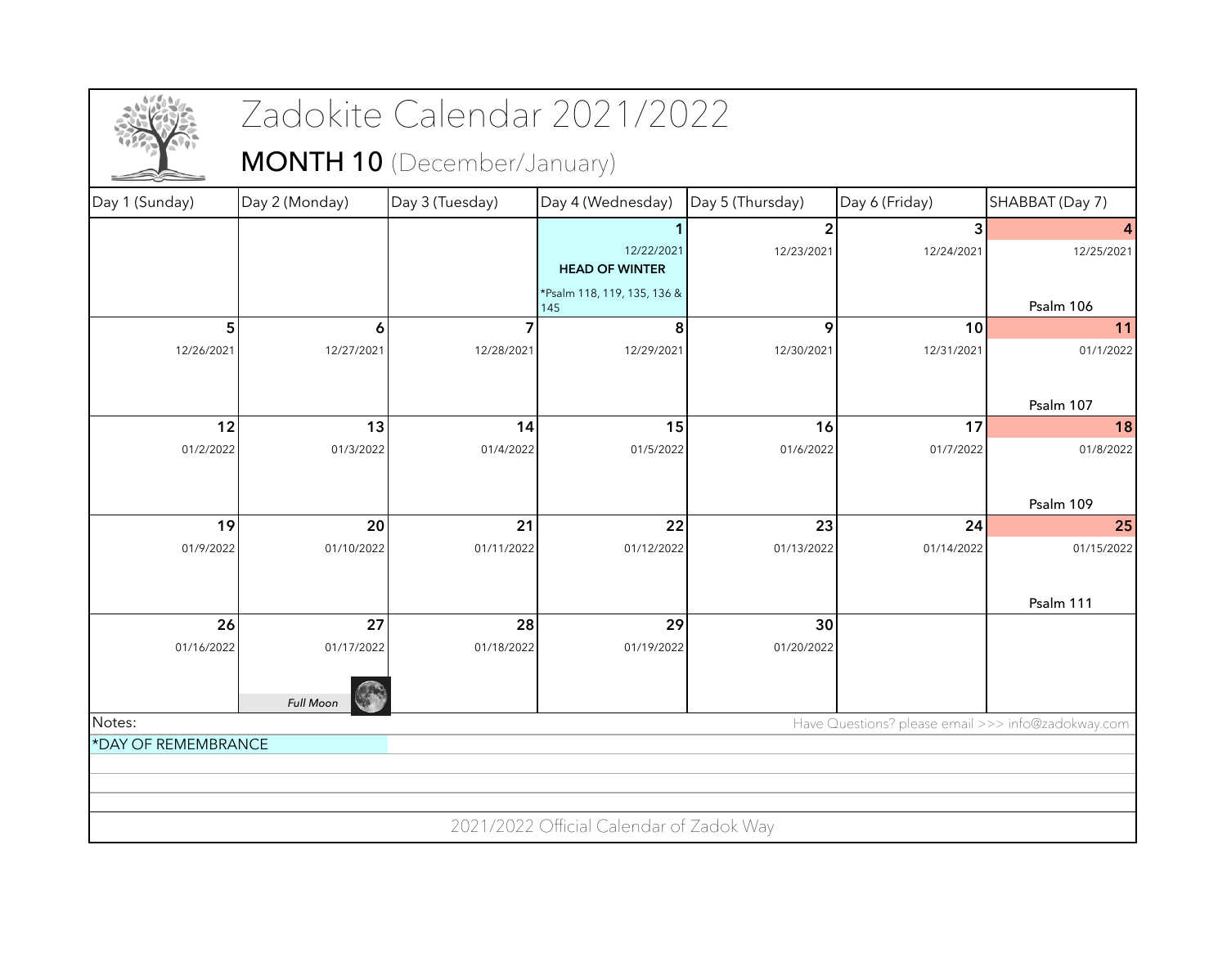|                |                  | Zadokite Calendar 2021/2022 |                                          |                  |                                                    |                  |
|----------------|------------------|-----------------------------|------------------------------------------|------------------|----------------------------------------------------|------------------|
|                |                  | MONTH 11 (January/February) |                                          |                  |                                                    |                  |
| Day 1 (Sunday) | Day 2 (Monday)   | Day 3 (Tuesday)             | Day 4 (Wednesday)                        | Day 5 (Thursday) | Day 6 (Friday)                                     | SHABBAT (Day 7)  |
|                |                  |                             |                                          |                  |                                                    |                  |
|                |                  |                             |                                          |                  | 01/21/2022                                         | 01/22/2022       |
|                |                  |                             |                                          |                  |                                                    |                  |
|                |                  |                             |                                          |                  |                                                    | Psalm 112        |
| 3              | 4                | 5                           | 6                                        |                  | 8                                                  | 9                |
| 01/23/2022     | 01/24/2022       | 01/25/2022                  | 01/26/2022                               | 01/27/2022       | 01/28/2022                                         | 01/29/2022       |
|                |                  |                             |                                          |                  |                                                    |                  |
|                |                  |                             |                                          |                  |                                                    | Psalm 113        |
| 10             | 11               | 12                          | 13                                       | 14               | 15                                                 | 16               |
| 01/30/2022     | 01/31/2022       | 02/1/2022                   | 02/2/2022                                | 02/3/2022        | 02/4/2022                                          | 02/5/2022        |
|                |                  |                             |                                          |                  |                                                    |                  |
|                |                  |                             |                                          |                  |                                                    | Psalm 114        |
| 17             | 18               | 19                          | 20                                       | 21               | 22                                                 | 23<br>02/12/2022 |
| 02/6/2022      | 02/7/2022        | 02/8/2022                   | 02/9/2022                                | 02/10/2022       | 02/11/2022                                         |                  |
|                |                  |                             |                                          |                  |                                                    |                  |
|                |                  |                             |                                          |                  |                                                    | Pslams 115       |
| 24             | 25<br>02/14/2022 | 26                          | 27                                       | 28               | 29                                                 | 30               |
| 02/13/2022     |                  | 02/15/2022                  | 02/16/2022                               | 02/17/2022       | 02/18/2022                                         | 02/19/2022       |
|                |                  |                             |                                          |                  |                                                    |                  |
|                |                  |                             | <b>Full Moon</b>                         |                  |                                                    | Psalm 116        |
| Notes:         |                  |                             |                                          |                  | Have Questions? please email >>> info@zadokway.com |                  |
|                |                  |                             |                                          |                  |                                                    |                  |
|                |                  |                             |                                          |                  |                                                    |                  |
|                |                  |                             |                                          |                  |                                                    |                  |
|                |                  |                             | 2021/2022 Official Calendar of Zadok Way |                  |                                                    |                  |